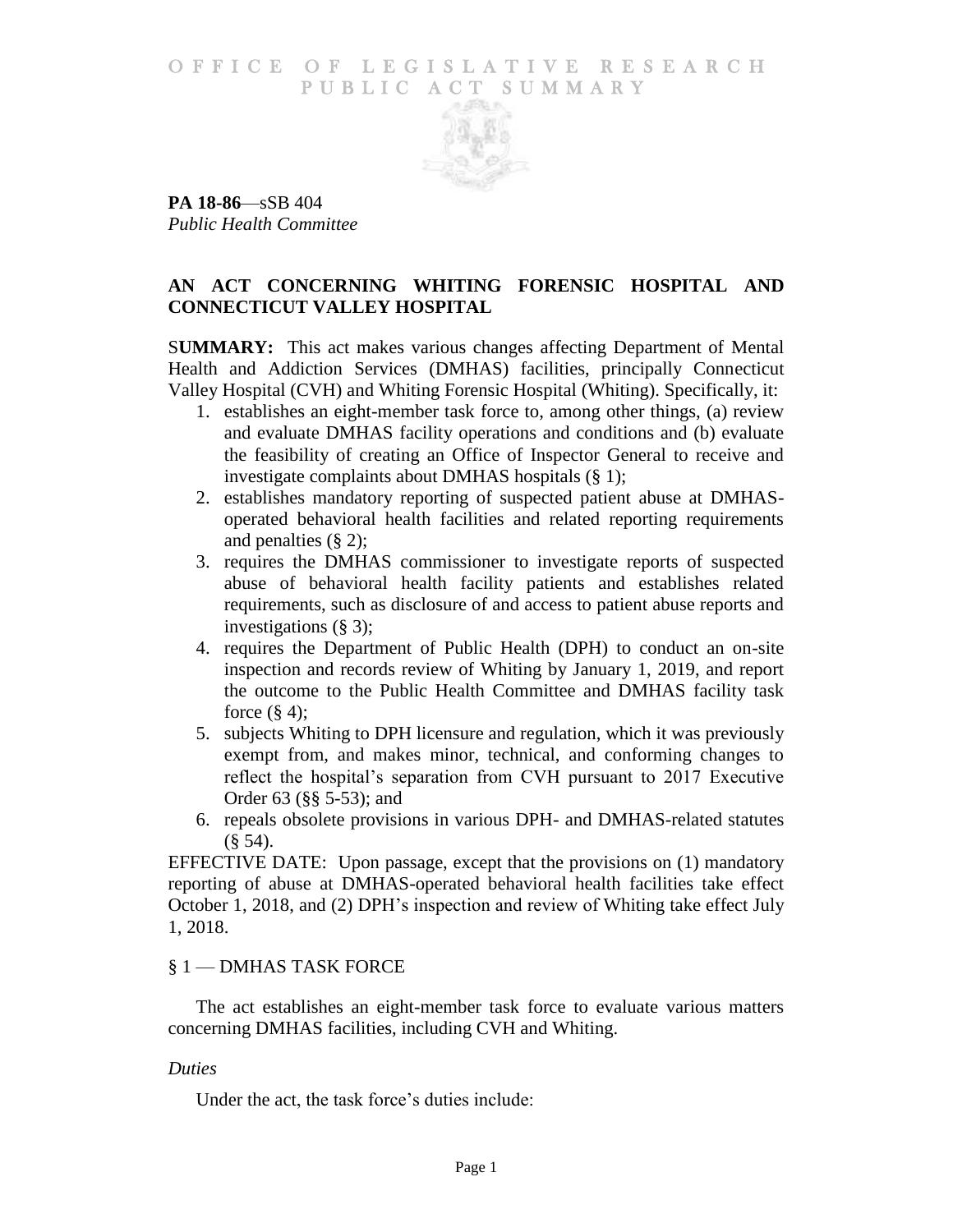- 1. reviewing and evaluating DMHAS facilities, including the operations, conditions, culture, and finances of CVH and Whiting;
- 2. evaluating the feasibility of creating an independent, stand-alone Office of Inspector General responsible for providing independent oversight of and receiving and investigating complaints about CVH and Whiting employees;
- 3. examining complaints and other reports of discriminatory employment practices at these hospitals, except information or documents that are not disclosable under the Freedom of Information Act (FOIA) or other state or federal confidentiality laws;
- 4. assessing the implications of allowing a Whiting patient to be present during a search of his or her possessions;
- 5. evaluating the membership of Whiting's advisory board;
- 6. examining the role of the Psychiatric Security Review Board;
- 7. evaluating the need to conduct a confidential survey on the employee work environment at CVH and Whiting, including worker morale; management; and incidences of bullying, intimidation, or retribution; and
- 8. reviewing statutory definitions of abuse and neglect in the context of behavioral health.

### *Membership*

Under the act, task force members include:

- 1. two appointed by the House speaker, (a) one of whom must be a behavioral health facility senior administrator and (b) one of whom must have experience in law enforcement, corrections, or working in a secured facility;
- 2. two appointed by the Senate president pro tempore, (a) one of whom must be a psychiatrist or psychologist with forensic experience and (b) one of whom must be a person who has lived with or experienced mental illness;
- 3. one appointed by the House majority leader, who must be a former or current administrator of a hospital with at least 200 beds;
- 4. one member appointed by the Senate majority leader, who must be a patient advocate;
- 5. one appointed by the House minority leader, who must have experience providing direct care services to people with behavioral health disorders; and
- 6. one appointed by the Senate minority leader, who must have experience providing hospital direct care services.

The appointing authorities must make all appointments no later than 30 days after the act's passage and fill any vacancies.

The act requires the chairperson to be selected from among the task force members, but it does not specify who makes the selection. The chairperson must schedule the first meeting to be held no later than 60 days after the act's passage. The Public Health Committee's administrative staff must serve as the task force's administrative staff.

The act also allows the task force, when completing its work, to hold a public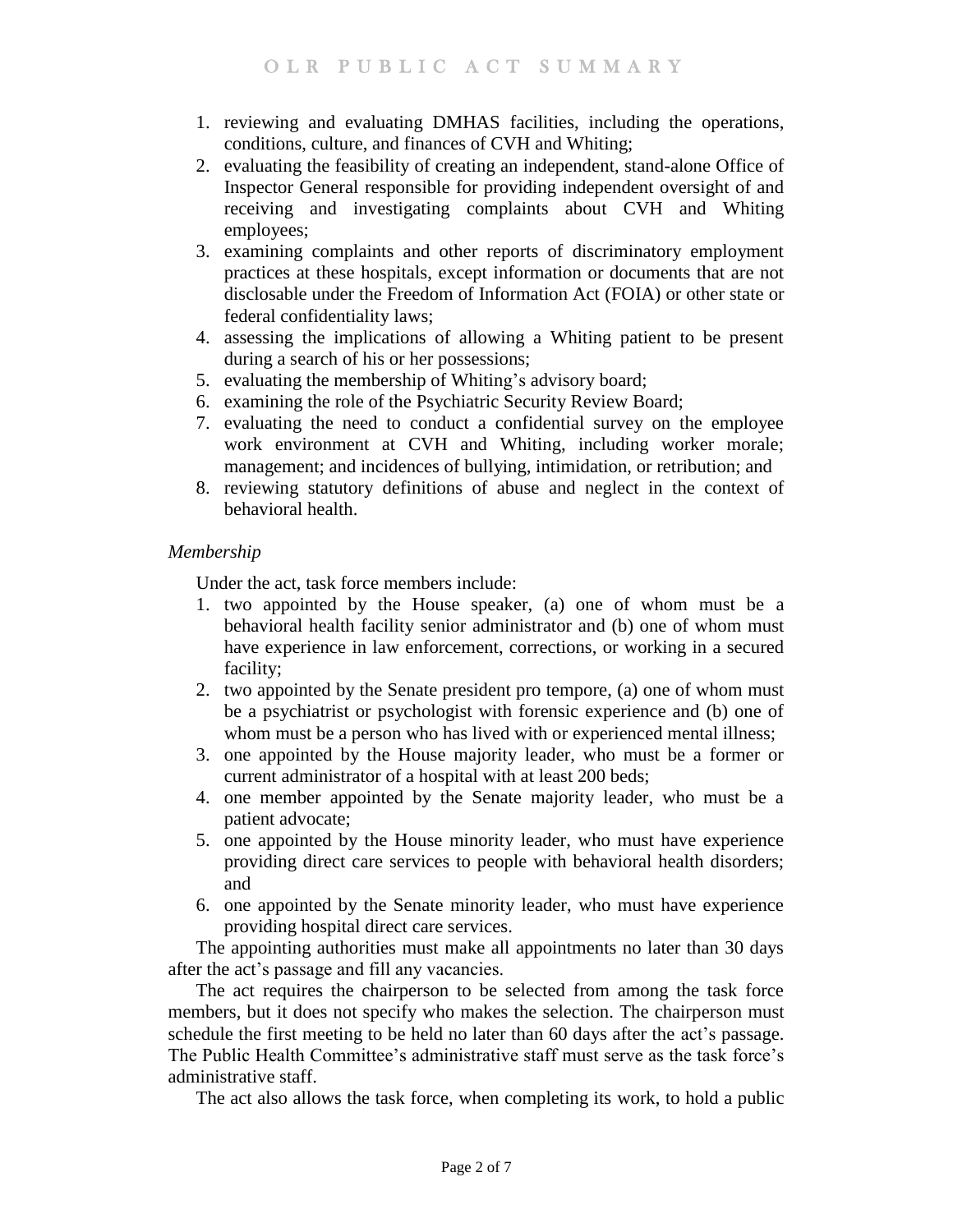#### forum that provides an opportunity for public comment.

#### *Report*

The act requires the task force to submit to the Public Health Committee a (1) preliminary report on its findings and recommendations by January 1, 2019, and (2) final report by January 1, 2021. The task force terminates when it submits the final report or January 1, 2021, whichever is later.

### § 2 — MANDATORY REPORTING OF SUSPECTED PATIENT ABUSE

The act requires a person to report suspected abuse of a patient receiving services from a DMHAS-operated facility for mental health or substance abuse disorders (i.e., "behavioral health facility") if the person is a mandatory reporter who, in the ordinary course of his or her employment, reasonably suspects a patient has:

- 1. been abused or is in a condition resulting from abuse or
- 2. had an injury that is at variance with the history given of the injury.

Under the act:

- 1. "abuse" means (a) the willful infliction of physical pain, injury, or mental anguish or (b) a caregiver's willful deprivation of services necessary to maintain a patient's physical and mental health and
- 2. "mandatory reporter" means a behavioral health facility (a) employee paid to provide direct patient care or (b) employee, contractor, or consultant who is a licensed health care provider.

The report must be made to the DMHAS commissioner, or her designee, within 72 hours after the suspicion or belief arose.

The act requires behavioral health facilities providing direct patient care to (1) provide mandatory training to mandated reporters on detecting potential patient abuse and (2) inform them of their obligations to report abuse.

Additionally, the act requires any other person having reasonable cause to suspect such patient abuse to report it to DMHAS in the same manner as the mandatory reporters. The DMHAS commissioner, or her designee, must then inform the patient or the patient's legal representative of the services provided by Disability Rights Connecticut, Inc., the state's protection and advocacy system.

## *Report Contents*

The act requires a patient abuse report to include (1) the facility's name and address, (2) the patient's name, (3) information on the nature and extent of the abuse, and (4) any other information the mandatory reporter believes may help the investigation of the case or the patient's protection.

### *Report Confidentiality*

Under the act, a patient abuse report filed with DMHAS is not disclosable under FOIA. The DMHAS commissioner must disclose information derived from the report for which reasonable grounds are determined to exist after investigation, including the (1) facility's identity, (2) number of complaints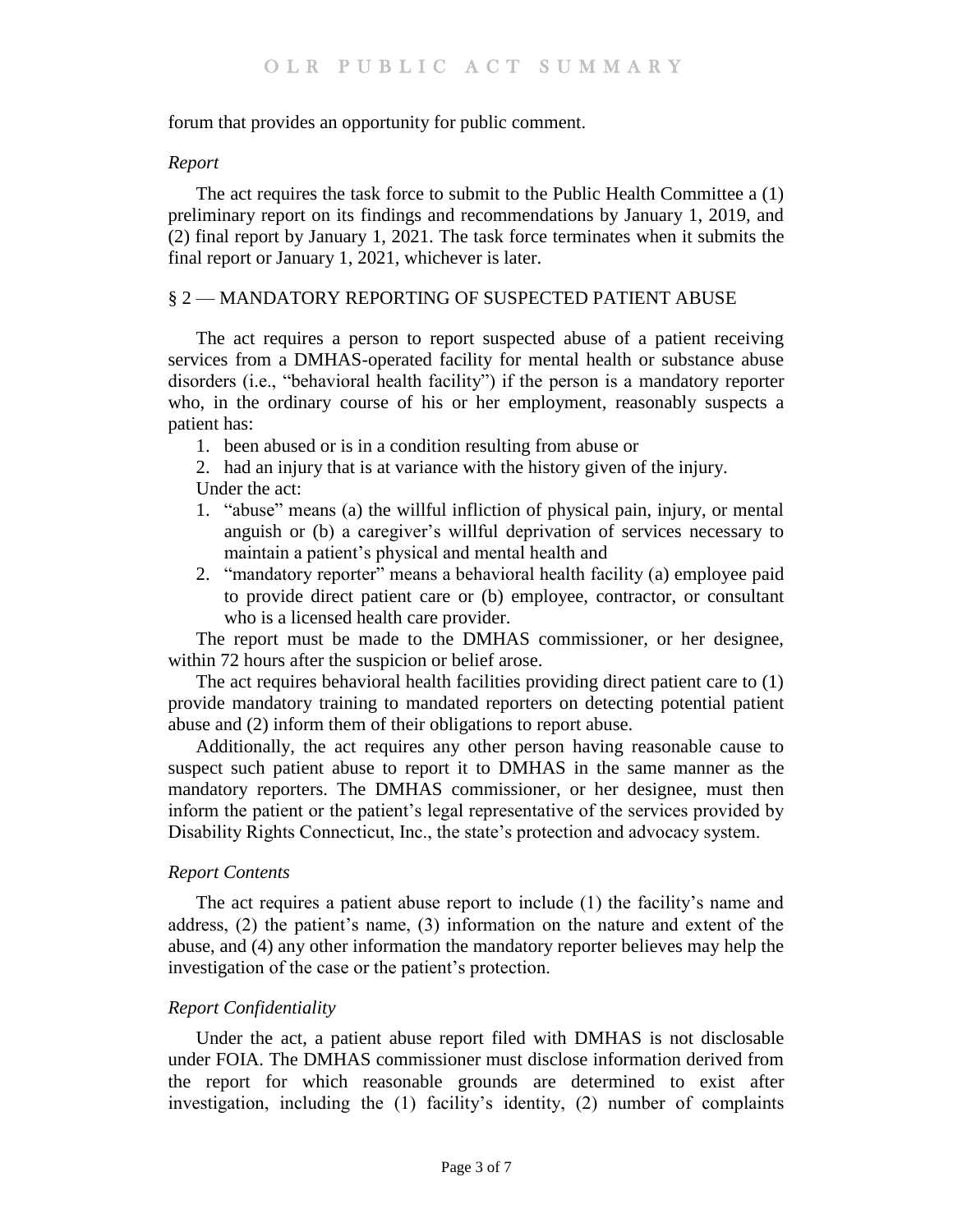received, and (3) number and types of substantiated complaints. But the act prohibits her from disclosing the patient's name, unless the patient or his or her representative requests it or a judicial proceeding results from the report.

The act requires the commissioner, or her designee, to notify the patient's legal representative, if any, within 24 hours, or as soon as possible, after receiving a report of suspected abuse. The commissioner must obtain the legal representative's contact information from the facility.

Under the act, notification is not required if the legal representative is suspected of causing the abuse that is the subject of the report.

#### *Immunity from Liability*

Under the act, a person who reports suspected patient abuse to DMHAS or who testifies in any related administrative or judicial proceeding is generally immune from civil or criminal liability. The act exempts from this protection perjury related to making the report, giving false testimony, or making fraudulent or malicious reports (see below).

#### *Penalties*

A mandatory reporter who fails to report the abuse to DMHAS within the 72 hour deadline can be fined up to \$500. If the failure was intentional, the reporter can be charged with a class C misdemeanor for the first offense and a class A misdemeanor for any subsequent offense (see "Table on Penalties").

Additionally, a person is guilty of (1) making a fraudulent or malicious patient abuse report or (2) providing false testimony related to such a report if he or she:

- 1. willfully makes a fraudulent or malicious report,
- 2. conspires with another person to make a fraudulent or malicious report or cause such a report to be made, or
- 3. willfully provides false testimony in any administrative or judicial proceeding related to the patient abuse report.

Violators are guilty of a class A misdemeanor.

### *Whistleblower Protection*

Under the act, a person who is discharged or who is discriminated or retaliated against for making a patient abuse report in good faith is entitled to all remedies available by law.

### § 3 — PATIENT ABUSE INVESTIGATIONS

The act requires the DMHAS commissioner to investigate reports of suspected abuse of behavioral health facility patients she receives to determine the patient's condition and if any actions or services are required. The investigation must include:

- 1. an in-person visit with the patient,
- 2. consultation with individuals having knowledge of the facts surrounding the report, and
- 3. a patient interview, unless the patient refuses to participate.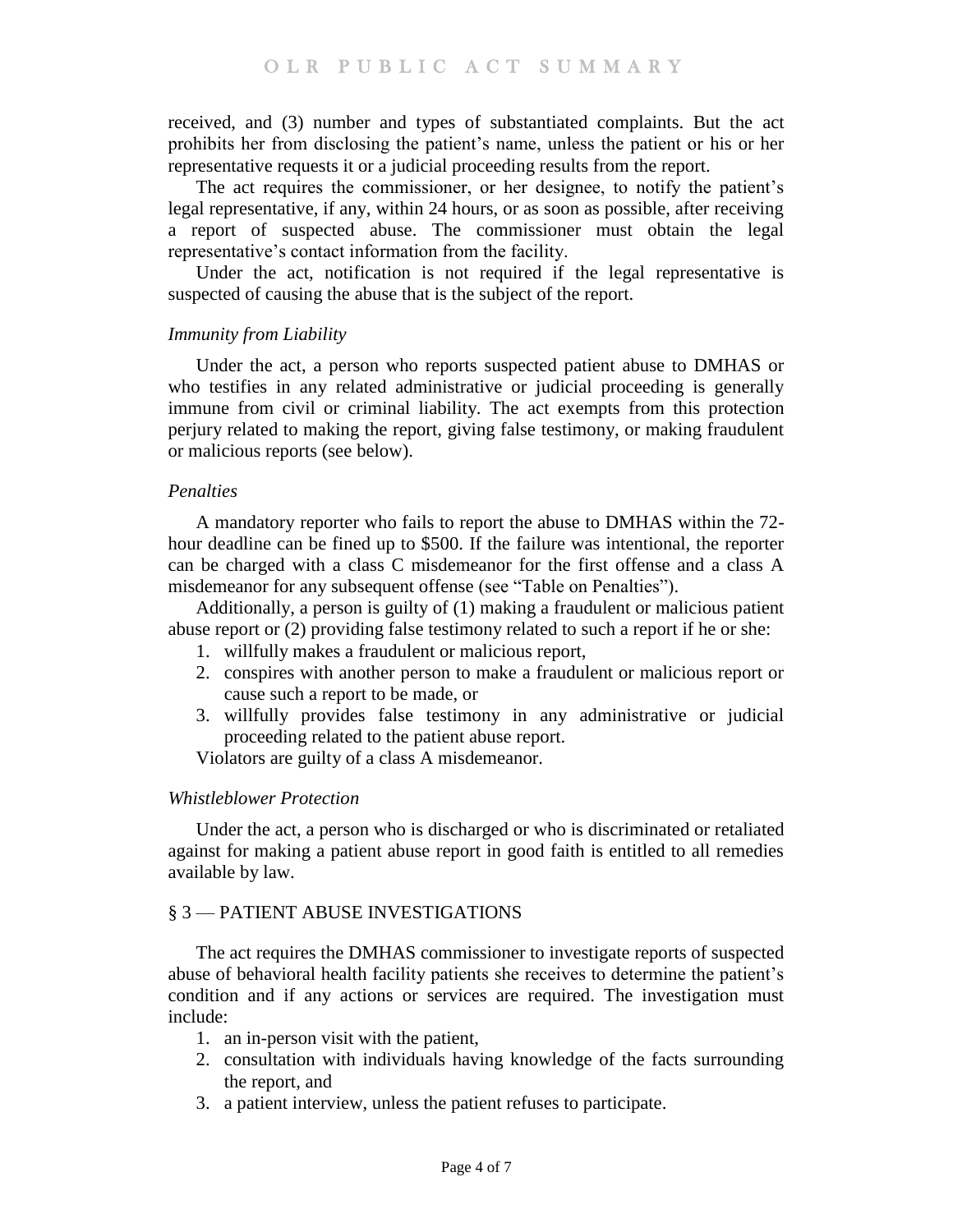After completing the investigation, the act requires the commissioner to prepare written findings and recommended actions.

#### *Investigation Results*

The act requires the commissioner, within 45 days after completing an investigation, to disclose its results in general terms to the person who reported the suspected abuse if the:

- 1. person who made the report is a mandated reporter (see § 3),
- 2. information is not otherwise privileged or confidential under state or federal law,
- 3. names of the witnesses or other people interviewed are kept confidential, and
- 4. names of the people suspected to be responsible for the abuse are not disclosed unless they were arrested as a result of the investigation.

#### *Disclosure of Records*

Under the act, DMHAS must maintain a statewide registry of the number of patient abuse reports it receives, the allegations in the reports, and the outcomes of the resulting investigations.

The patient's file, including the original abuse report and investigation report, is not disclosable under FOIA. The act permits the DMHAS commissioner to disclose part or all of it to a person, agency, corporation, or organization if the patient or patient's legal representative consents to its disclosure in writing or the disclosure is authorized under the act. But it prohibits the commissioner from disclosing the name of the person who reported the suspected abuse, unless he or she provides written permission or a court order requires the name to be disclosed to a law enforcement officer.

#### *Access to Records*

The act generally permits the patient, or the patient's legal representative or attorney, to access DMHAS records that pertain to or contain information or material concerning the patient. Such records include those on investigations; reports; or the patient's medical, psychological, or psychiatric examinations, except:

- 1. if it includes protected health information from someone other than a health care provider under the promise of confidentiality and the requested access would, with reasonable likelihood, reveal the information's source;
- 2. information identifying the person who reported the abuse, neglect, or exploitation cannot be released unless the patient or the patient's representative or attorney applies to the Superior Court, serves the application to the DMHAS commissioner, and a judge determines after a private records review and a hearing that there is reasonable cause to believe the person knowingly made a false report or that other interests of justice require the release;
- 3. if a licensed health care provider determines that the access is reasonably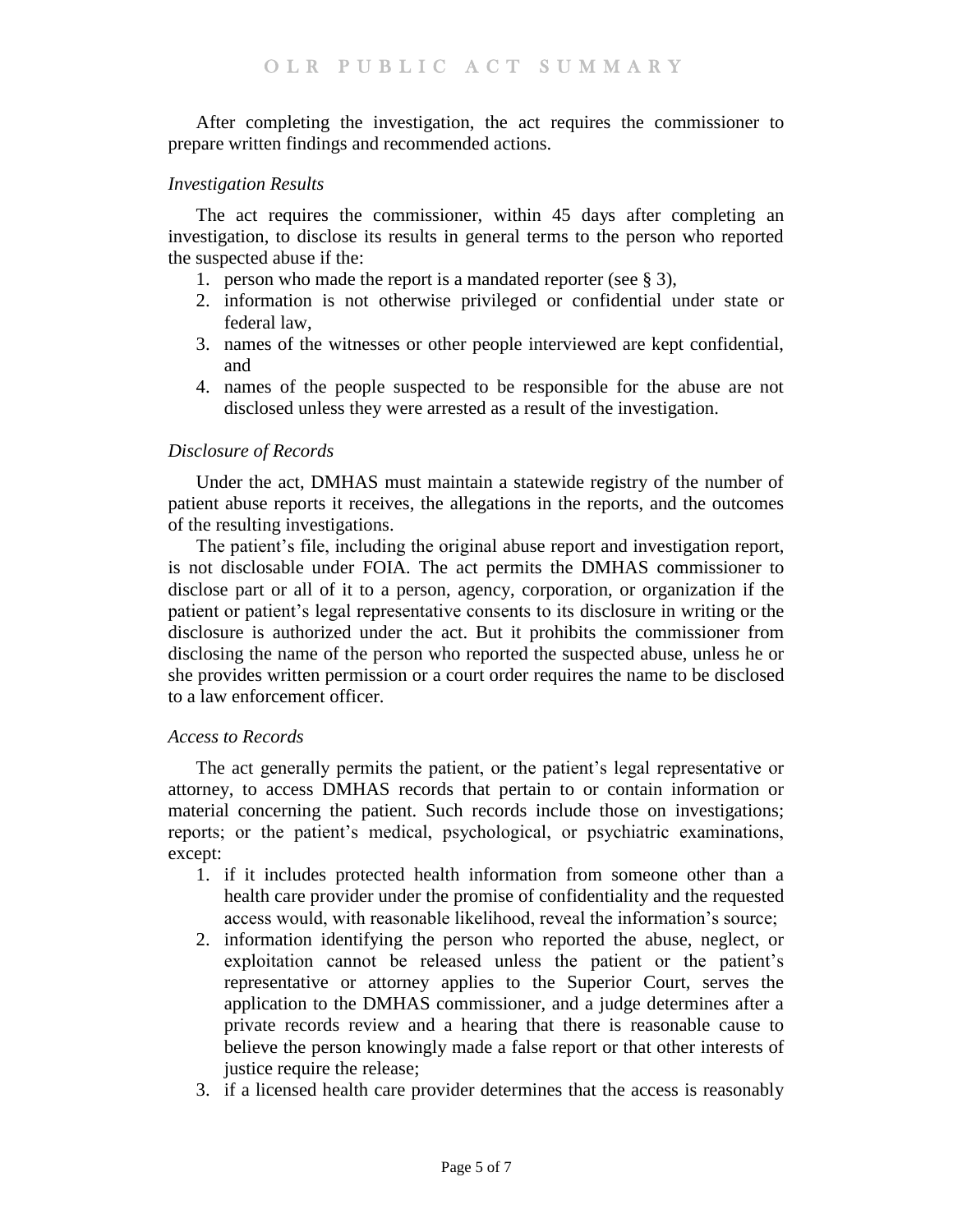likely to endanger the life or physical safety of the patient or another person;

- 4. if the protected health information references another person, other than a health care provider, and the requested access would reveal the other person's protected health information; or
- 5. the access is requested by the patient's legal representative and a licensed health care provider determines, in his or her professional judgement, that the requested access is reasonably likely to harm the patient or another person.

## § 4 — WHITING FORENSIC HOSPITAL INSPECTION

The act requires DPH, by January 1, 2019, to conduct an on-site inspection of Whiting and a review of its records, including (1) the hospital's operating protocols and procedures, (2) documentation of employee training, (3) complaints against the hospital or its employees, and (4) allegations of patient abuse or neglect.

The act requires the DPH commissioner to report the outcome of the inspection and review to (1) the Public Health Committee and (2) the DMHAS facility task force (see § 1). The commissioner must do this within 30 days after completing the inspection and review.

By law, Whiting, under maximum security conditions, generally cares for patients with psychiatric issues, some of whom have been convicted of serious offenses or were found incompetent to stand trial.

## §§ 5-53 — WHITING FORENSIC HOSPITAL

In December 2017, the governor issued Executive Order 63, which designated Whiting as an independent division within DMHAS, instead of a division of CVH. The act effectuates the executive order by making various minor, technical, and conforming changes to reflect the hospital's separation from CVH.

As under prior law, Whiting remains under DMHAS administrative control and supervision. But the act subjects it to DPH regulation by adding Whiting to the statutory definition of health care "institution." In doing so, the act subjects Whiting to DPH hospital licensure, inspection, and complaint investigation requirements. Under prior law, state psychiatric hospitals were not licensed and were exempt from DPH regulation.

### *DMHAS Control (§ 17)*

The act requires the director of Whiting to report to the DMHAS commissioner, instead of CVH's director of forensic services.

## *Searches of Patients' Personal Belongings (§ 32)*

Prior law prohibited Whiting patients from being present when their personal belongings were searched. The act specifies that this prohibition applies only to patients in the hospital's maximum security service, and not those in other units.